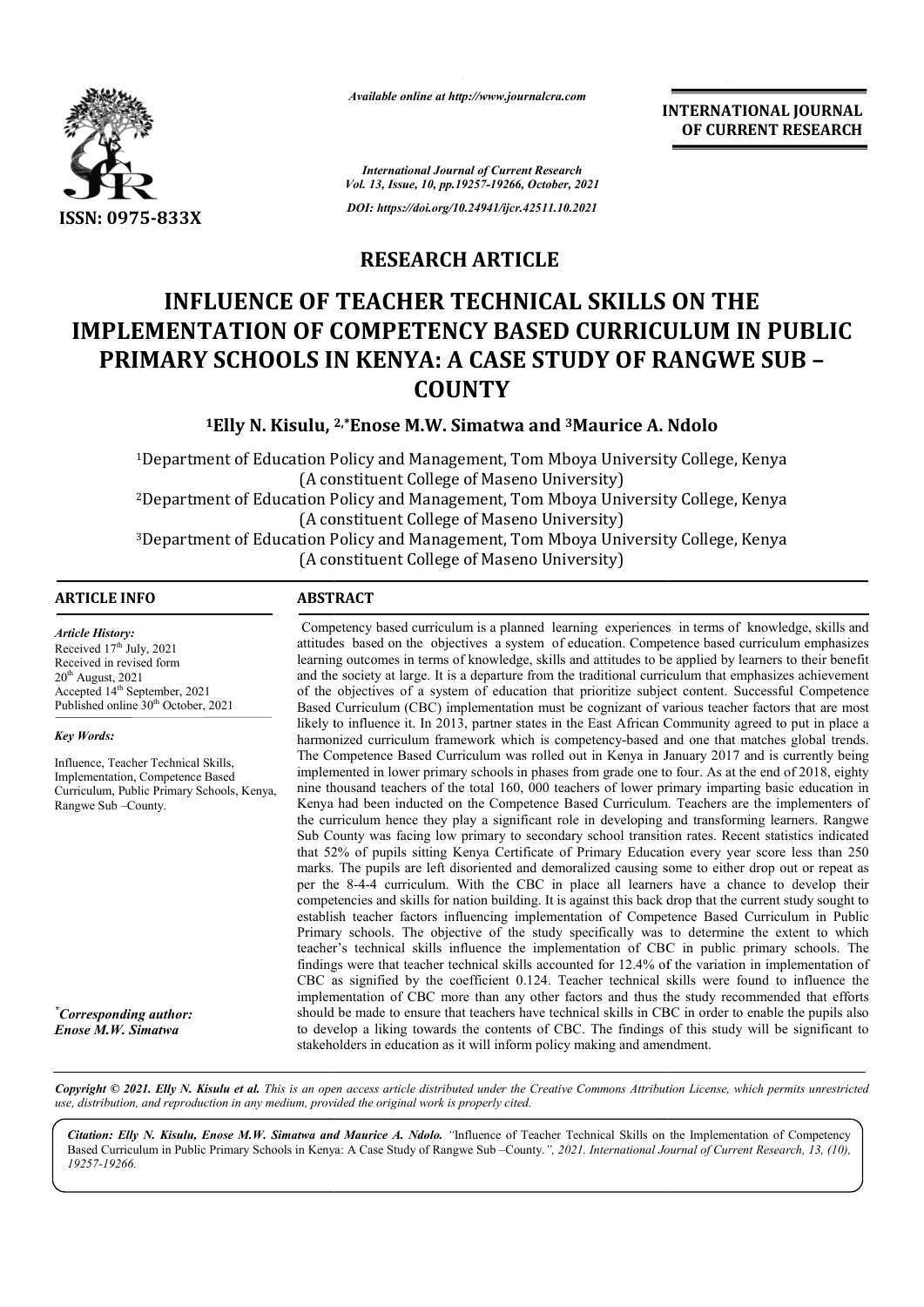# **INTRODUCTION**

Competency Based Curriculum was introduced in the United States in the 1960s in reaction to concerns that learners did not have life skills needed after school and, therefore, were social misfits (Barrick, 2017). It was felt that they needed a curriculum that imparted knowledge, skills and attitudes that built broad competencies to solve everyday problems. The application of knowledge and skills includes collecting, analyzing, Organizing and synthesizing information, communicating effectively, working with others in teams, using mathematical and scientific inquiry techniques, pursuing creativity, innovation and problem-solving. The Competency Based Curriculum has since spread its wings around the globe and has withstood tests. Countries around the world have since carried out extensive curriculum reforms to better prepare learners for the higher education demands and job market requirements in the 21<sup>st</sup> Century (Chu, Reynolds, Tavares, Notari & Lee, 2017). In 2013, partner states in the East African Community agreed to put in place a harmonized curriculum framework which is competency-based and one that matches global trends. This is because a curriculum is perceived as the means through which a country empowers its people with the essential values, knowledge, attitudes and skills that will allow them to be empowered for individual and national development (IBE-UNESCO, 2017).

The competency-based curriculum is education that seeks to develop in learners the ability to apply appropriate skills and knowledge to successfully perform a function (Kenya Institute of Curriculum Development, 2016). The curriculum emphasizes on the application of skills and knowledge to real life situations. Mosha (2012), states that a competency-based curriculum is one that has specific outcome statements that outline the competencies to be developed or attained. Competency is defined as proven ability to apply skills, knowledge and personal abilities in different study or work situations (Nikolov, Sholkova & Kovatcheva, 2014). Tuning Educational Structures in Europe defines competences as a dynamic combination of knowledge, understanding, skills and abilities. Competences are obtained or developed during the process of learning by the student. A distinction can be made between generic competences (i.e. transferable competences across study areas) and subject-specific competences (i.e. competences specific to a subject area). In Mexico for instance, the implementation of competence-based approach curriculum kicked off in 2009 via a number of reforms and changes on basic education and national education policies in which competence was viewed as the employment of skills. knowledge, values and attitudes (Malone & Supri, 2012). The competency-based approach main agenda was stimulating students in order to attain optimum academic performance. The skills, values, attitudes and knowledge were to be applied in daily activities and learners were expected to reflect them on their practical life endeavors. The Republic of Rwanda in an effort to deal with scarcity in skills in the Rwandan education system with emphasis on science and technology adopted the Competency Based Curriculum in 2015 (Ndihokubwayo & Habiyaremye, 2018). This was called for due to Rwanda's desire to build up a knowledgeable society in order to meet its global and local demands in the job market. This was in response to Rwanda's education philosophy of ensuring that every child at all levels of learning receives quality education to nurture their full potential and relevant skills, knowledge

and desired attitudes that will help them fit in the society and job market. Rwanda's objective is to transform its state by the year 2030 into a knowledge-based society and middle-income country. It considers Information Communication Technology, a critical instrument in facilitating the transformation. Tanzania introduced the competency-based curriculum in 2005 to tackle the challenges facing preparation of learners in training institutions that inhibit the quality of education (Paulo, 2014). According to Komba and Kira (2015), the graduates who were the products of the old curriculum did not exhibit the competencies and skills that wholly matched the global job market demands locally, regionally and internationally. Therefore, the competency-based curriculum was intended to raise the quality of education in Tanzania and produce learners who could demonstrate and apply the acquired skills, attitudes and knowledge in problem solving in meeting the changing needs and aspirations of the society. However, five years later after the implementation of the competency based curriculum in Tanzania, a study carried by Tilya and Mafumiko (2010) on the compatibility between the Competence Based Curriculum and teaching methods in Tanzania found out that curriculum developers, book writers and teachers lacked clarity on the implementation of the competency based curriculum as they had not fully grasped the meaning of the competency based curriculum.

The Government of Kenya in January 2011 initiated a review of the national curriculum in order to originate a curriculum that would sufficiently address and resonate with the needs and aspirations of the Kenyans and equip the children with knowledge, appropriate attitudes and skills that will help them fit and compete internationally (Njeru & Itegi, 2018). A research report on the need's assessment for curriculum reform by Kenya Institute of Curriculum Development affirmed the necessity for a primary school curriculum that integrates and equips individuals with competences and skills applicable in real life situations locally and globally. It added that curriculum needed to prioritize vocational education and practical subjects (Koskei & Chepchumba, 2020). Consequently, it recommended that for effective curriculum delivery and provision of quality education, teacher capacity building, provision of learning resources and teacher training in all areas either through pre-service and in-service is fundamental. The new curriculum was aimed at creating pathways to domicile talents (Koskei & Chepchumba, 2020).

The Kenyan new curriculum reforms are aimed at nurturing every learner's potential and creating an avenue for identifying, nurturing and developing the learners' talents through the learning tracks and pathways which will be provided at senior secondary (Ondimu, 2018). Based on the needs assessment study carried out by Kenya Institute of Curriculum Development and the vision and mission of the Basic Education Curriculum Framework, there are seven competencies to be developed and they include self-efficacy, citizenship, creativity and imagination, critical thinking and problem solving, communication and collaboration, learning to learn and digital literacy. Basic education is structured into three levels; early years' education, middle school education and senior school (Waiganjo & Mwangi, 2018). According to the Daily Nation (2017, January  $22<sup>nd</sup>$ ), The new Competence Based Curriculum was rolled out in January 2017 and is being implemented in lower primary school and has been rolled out in phases from Grade One to Four currently.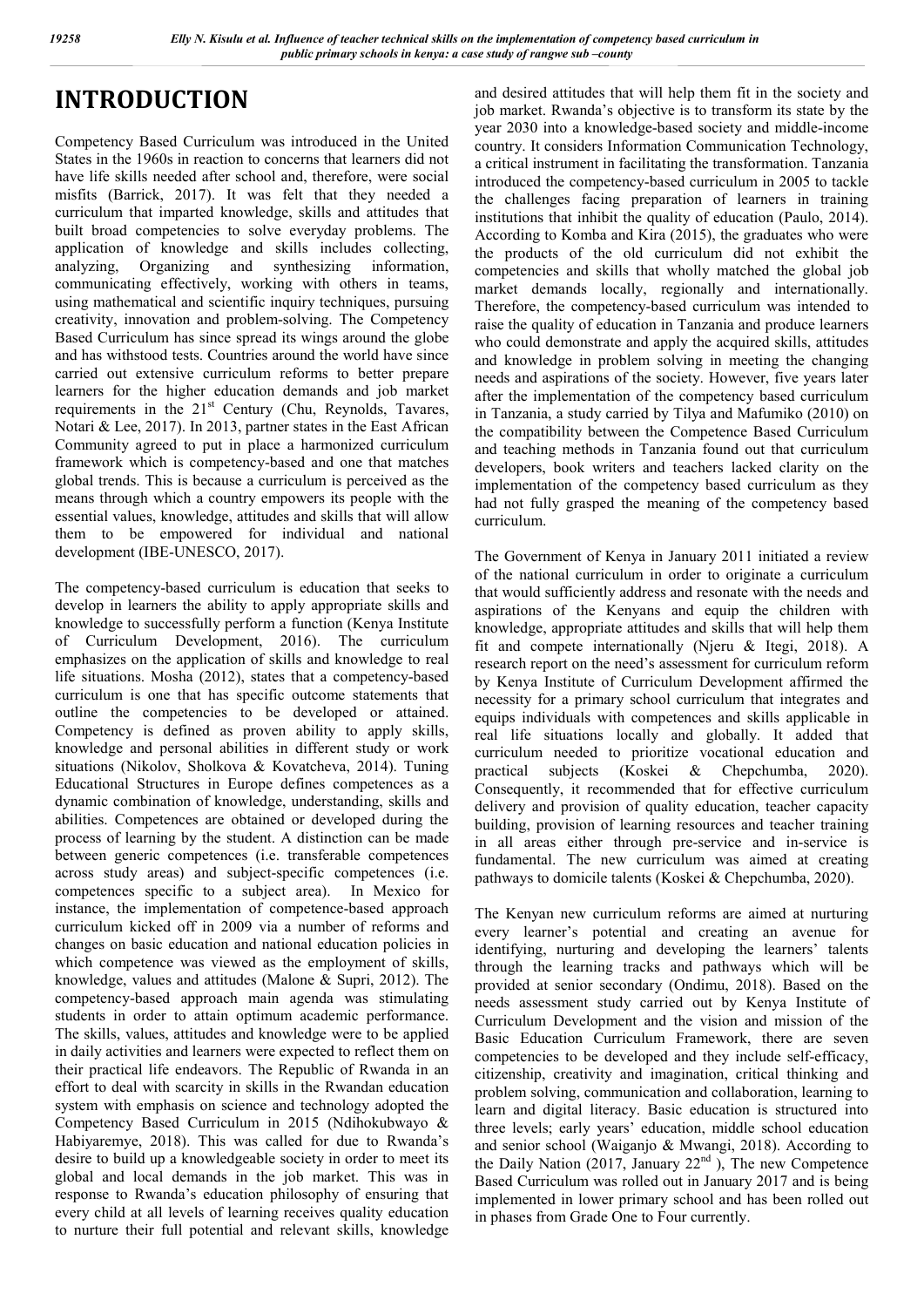The technical skills of a teacher contribute greatly to what learners learn and affects the process of learning in schools. Buchmann (1984) points out the innumerable duty of guiding learners during the teaching process like deciding which knowledge is worthwhile, organizing learning activities, asking productive questions, giving relevant explanations and assessing learners learning all rely on the teacher's level of comprehension of what is it that learners are to be taught. In the same light, Jadama (2014) contends that how much the teacher knows and understands the subject matter defines how well teachers can teach the curriculum content to the learners. Clarification of misconceptions of knowledge to the learners largely depends on teacher's comprehension of the subject matter through which learning is affected. This means that the implementation of a new curriculum as the faces a great task if the teacher's technical skills are questionable and therefore must be looked into in order pave way for a successful implementation.

**SYNTHESIS OF LITERATURE ON TEACHER TECHNICAL SKILLS AND IMPLEMENTATION OF THE COMPETENCE BASED CURRICULUM:** The subject of teachers' technical competence is the expertise that they acquire through academic as well as further training they endeavor to acquire with the intention of making themselves better in their task to implement the curriculum. It may thus be understood to mean knowledge that they bring with them when they enter the classrooms and thereafter and is an important subject under scrutiny. Teacher proficiency and technical competence are vital quality components with regard to curriculum implementation and may include their academic as well as professional grades, subject matter, certification and coursework as (Ferguson & Hellen, 1996) reveal. Teacher quality is a significant concern towards the implementation of curriculum (Wilson, 2001) be it in lower or upper levels of education i.e. pre-schools, primary and secondary level. To some extent, teacher qualifications are effective at identifying teachers who improve the achievement of children. Some teacher qualifications are consistently associated with increased student achievement in particular subject areas.

According to Koskei (2013), teachers should be qualified in order for effective curriculum implementation to take place. Literature on teacher qualification in more developed countries such as Germany, Netherlands and Finland reveal that preschool centers do not suffer from shortage of educated teachers. This is because the governments in these countries have heavily invested in teacher training at their own expense. As such, the teachers in these countries are capable of implementing the curriculum in pre–school settings. These findings are prescriptive on what needs to be determined by future researchers in their efforts of linking the influence of teacher technical skills to various aspects. This study therefore, sought to establish the technical skills level of teachers with regards to the implementation of Competency Based Curriculum. Manduku, Gichaba, and Koech (2013) conducted a descriptive survey design study on challenges facing the implementation of early childhood development education in Kericho Country, Kenya with the purpose of analysing of availability of the instructional resources and challenges facing Early Childhood Development Education centers in Kenya. The research was based on the theory of curriculum innovations. The study used simple random and stratified sampling techniques to select respondents who comprised of a target population of 84 head teachers and 180 pre-school

teachers to get the sample size of 25 head teachers and 54 preschool teachers from the selected Early Childhood Development Education centers. The findings of the study revealed that the knowledge and skills of the pre-school teachers made them to be more competent in using the relevant IR. The teacher qualification did have influence in the use of IR in Early Childhood Development Education centers. According to the study the technical skills of teachers are essential when they are to be involved in a new policy implementation. The study only explored the challenges facing implementation of Early Childhood Development Education in Kericho while the current study sought to determine the influence of teacher related factors on Competency Based Curriculum implementation in Rangwe Sub County. Saracho (2010) wrote a paper on teachers' roles in promoting literacy in ECDE centers, assessed the role of kindergarten teachers in order to promote literacy during children's play. The study revealed that; teachers, age, gender, teaching experience were some of the factors that influence implementation of programmes. The paper was based on the Kenyan context and involved Nairobi County. While the study used observation only as a method of data collection, the current study will use both questionnaire and observation checklist for a comprehensive data. This study was also meant to find out the role of teachers in integration of play activities in the entire ECDE curriculum while the current study will try to find out the factors that affect the implementation of Competency Based Curriculum. Lack of proper teacher training adversely affects the implementation of programmes. Teachers who are not trained are not capable of implementing educational programmes. Similarly, effective ECDE implementation requires trained ECDE teachers.

Similarly, Okango (2012) conducted a census sampling study on educational challenges faced by children accompanying their mothers in Thika and Langata prisons. The sample for the study was 24 teachers in both Langata and Thika prisons. Census sampling was used for the study. The findings revealed that 75% of the teachers teaching the young children either had inadequate or no professional training in Early Childhood Education as Master Plan of Education and Training 1992- 2010 by Republic of Kenya (1998) shows. Teachers" academic and professional training are key ingredients in the implementation of the curriculum has shown. There is therefore need to find out the teachers technical skills and training status. Moreover, the study reviewed was conducted prior to the implementation of Competence Based Curriculum. There is need to find out the technical skills of the teachers and to further examine whether the teachers technical skills influence the implementation of Competence Based Curriculum.

**Research Objective:** The research objective was to determine the extent to which teacher's technical skills influence the implementation of Competence Based Curriculum in public primary schools in Rangwe Sub County.

### **CONCEPTUAL FRAMEWORK**

The study was conceptualized on how various teacher related factors interrelate to influence the implementation of competence based curriculum. The conceptual framework represented in Figure 1 shows the relationship between the independent variable (Teacher technical skills) is the Dependent variable (Implementation of competence based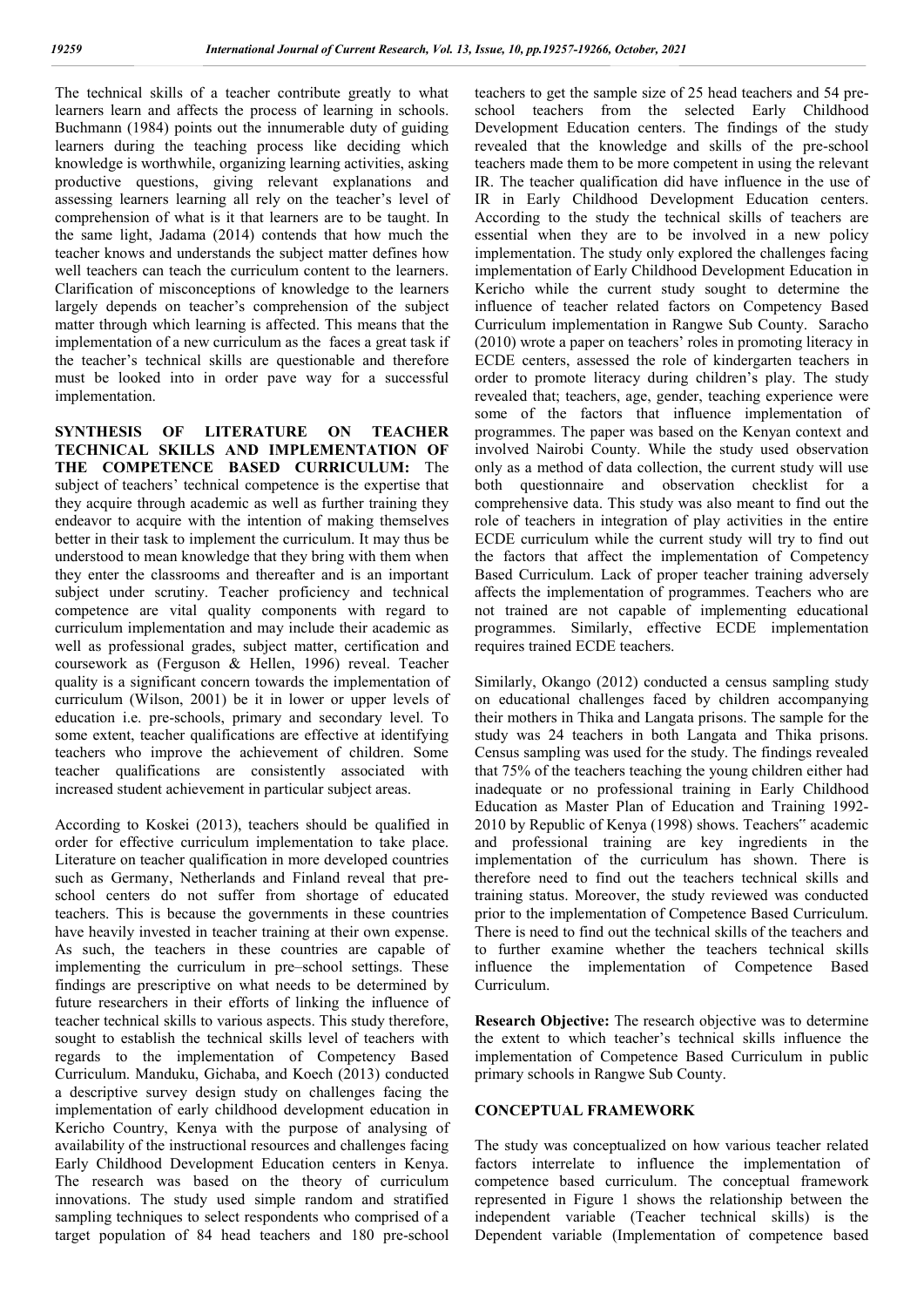curriculum). The intervening variables are Location of the school and infrastructure.



### **Figure 1. Influence of Teacher Technical Skills on Implementation of Competence Based Curriculum in Schools**

This study investigated the extent to which teacher factors influence implementation of the Competence Based Curriculum in Public Primary schools in Kenya. Perception is considered by many researchers as a critical factor in influencing attitude and adaptation to any new change or innovation. If perception and interpretation of an innovation varies on individual basis, they may be considered as contributing factors to an individual's attitudes towards any programme being implemented. Teacher proficiency and technical competence are vital quality components with regard to curriculum implementation and may include their academic as well as professional grades, subject matter, certification and coursework as (Ferguson & Hellen, 1996) reveal. Teacher quality is a significant concern towards the implementation of curriculum (Wilson, 2001) be it in lower or upper levels of education i.e. pre-schools, primary and secondary level. To some extent, teacher qualifications are effective at identifying teachers who improve the achievement of children. Some teacher qualifications are consistently associated with increased student achievement in particular subject areas.

Previous studies suggests that as adults' age and mature they view all new ideas and knowledge through the lens of their own experiences and apply those experiences to make sense of new information. As a teacher continues to teach over a long period of time, he/she acquires more skills through experience. Harris and Sass (2011) cite that all the studies of teacher productivity include some measure of teacher experience which serves as a proxy on-the-job training experience. The dependent variable is the implementation of the teacher technical skills among public primary schools.

Other factors such as family background, social economic status, political stability, learning environment also influence implementation of CBC but the researcher did not see them as crucial in implementation of the Competency Based Curriculum. The intervening variables were school location and infrastructure. Intervening variables are factors that moderate the influence of independent variables on dependent variables by either enhancing or reducing the influence. Random sampling helps to control their effect on dependent variables due to their neutralizing effect, among other methods. In this study, random sampling sufficed.

# **RESEARCH METHODOLOGY**

The study adopted a mixed research method and employed a descriptive survey and correlation research designs. A conceptual framework showing the relationship between teacher factors and implementation of the Competency Based Curriculum guided this study. The population of the study included 105 head teachers, 105 Grade 3 teachers, 4200 Grade 3 learners and 6 Curriculum Support Officers. A sample of 82 Head teachers, 6 Curriculum Support Officers, 82 Grade 3 teachers and 351 Grade 3 learners were involved totaling to 527 respondents. Questionnaires, Observation guides, learner assessment tool and interview guides were used to collect data. Validity of instruments was determined by experts examining instruments and incorporating their inputs. Reliability of instruments was done by piloting in 10 schools (10%). Test-retest method was used to determine reliability whereby Pearson's (r) coefficient of 0.733 at a P-Value of 0.05 was obtained hence reliable. Quantitative data was analysed using frequency counts, percentages, means and regression analysis. Qualitative data was transcribed and analysed in emergent themes and sub themes.

## **RESULTS**

**Demographic Information of Grade Three Teachers:** The grade three teachers were requested to give information about their gender, age, academic qualification and years of service. The information was as presented in the following sections.

**Gender of Grade Three Teachers:** The Grade three teachers were requested to state their gender. The responses are as tabulated in Table 1 below.

**Table 1. Gender of Grade Three Teachers**

| Gender | Frequency | Percentage $(\% )$ |
|--------|-----------|--------------------|
| Male   | 36        | 4٦                 |
| Female | 44        | 55                 |
| Total  |           | 100                |

Table 1 above illustrates that females constitute a higher percentage (55%) in terms of grade three teachers compared to Males (45%). This negatively affects the education of the boy child since there are minimum male teachers to serve as their role models in their early years. This concurs with McDowell and Klattenberg (2019) who notes that the demand for more male teachers has become prevalent in educational discourse and the lack of male 'role models' in schools has an adverse effect on boys' academic motivation and engagement. As such, gender equality should be given the attention it requires when recruiting teachers.

**Age of Teachers:** The Teachers were requested to indicate their age bracket and the results are as shown in Table 2

**Table 2. Age Bracket of Teachers**

| Age (Years) | Frequency | Percentage $(\% )$ |
|-------------|-----------|--------------------|
| $21 - 25$   | 10        | 12.5               |
| $26 - 30$   | 10        | 12.5               |
| 31-35       | 8         | 10                 |
| 36-40       | 8         | 10                 |
| 41-45       | 8         | 10                 |
| 46-50       | 18        | 22.5               |
| 51-55       | 10        | 12.5               |
| 56-60       | 8         | 10                 |
| Total       | 80        | 100                |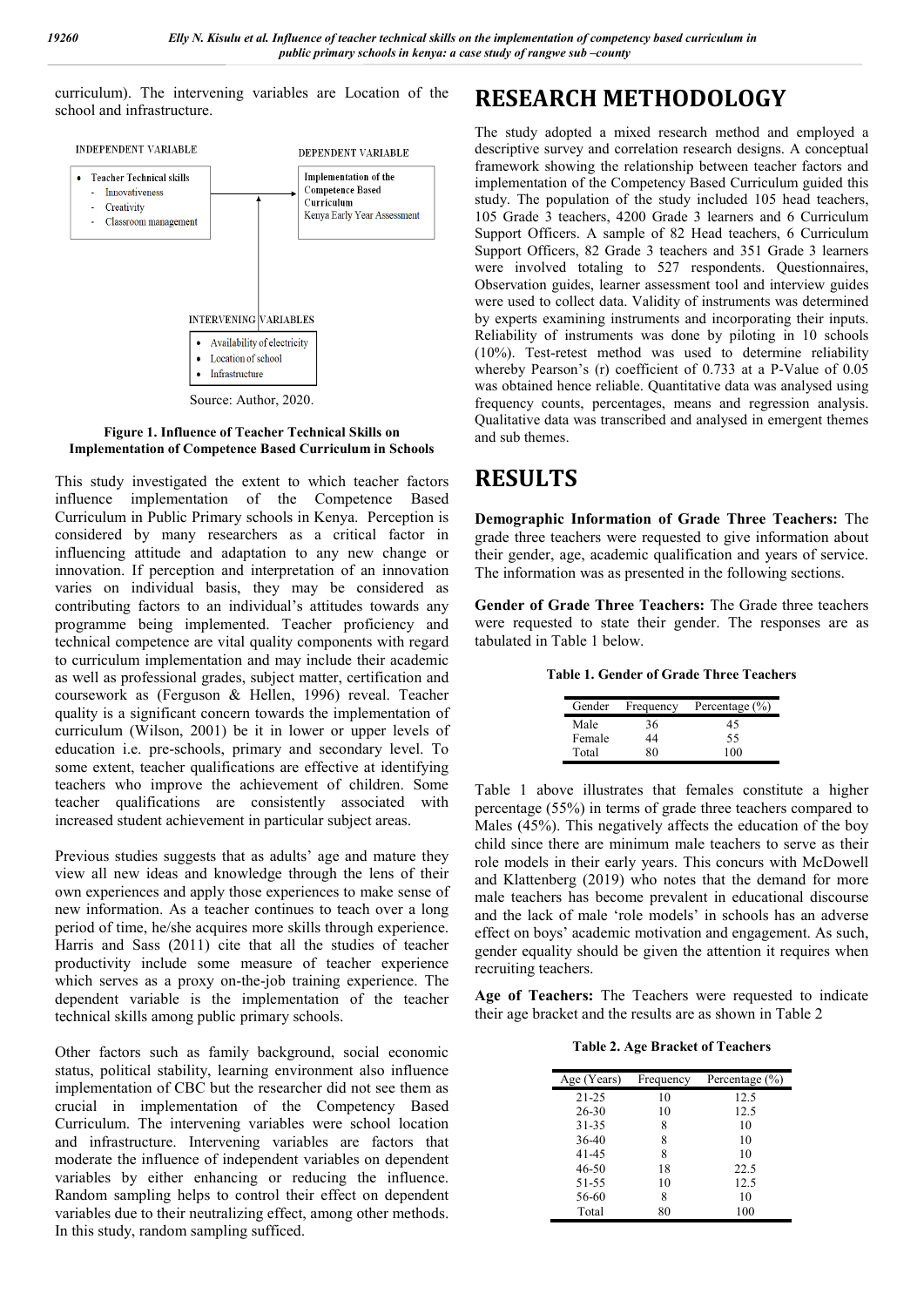Majority of the pre-school teachers (22.5%) are between age 46 to 50 years and only (10%) are fifty-six and above years. This means that most of the teachers (77.5%) are below the age of 50 years. Age was important in this study as it is considered to be one of the factors influencing the implementation of the CBC curriculum and is under scrutiny in this study. From the interviews, it was revealed that older teachers preferred teaching lower classes owing to the less burden of work that is there. Also, their carefulness and passion for taking care for the young was noticeable in the interviews as one head teacher, HT013 commented that he receives requests from older teachers to be allocated classes to lower levels.

**Teachers' Academic Qualification:** The teachers were requested to indicate their highest academic qualification and their responses are as indicated in Table 3 below.

**Table 3. Academic Qualification of Teachers**

| Frequency | Percentage $(\% )$ |
|-----------|--------------------|
| 42        | 52.5               |
| 36        | 45                 |
| າ         | 2.5                |
| 80        | 100                |
|           |                    |

Table 3 illustrates that majority of the teachers (52.5%) teaching in pre-school classes are Certificate holders and Diploma holders (45%). The level of education is crucial in implementation of the CBC and adopting a new curriculum with efficiency in imparting knowledge to learners. The findings imply that most teachers have meet the minimum requirements to teach in a school. The academic qualification of teachers was essential in this study as it was necessary to determine whether the teachers are adequately qualified to implement the contents of CBC. It was also necessary so as to establish its influence on the implementation of the CBC.

**Teachers' Response on Number of Years of Service:** The teachers were asked to indicate the number of years they have taught at pre-school level and their responses is as indicated below.

**Table 4. Response on Years of Service (Experience)**

| Years of Service | Frequency      | Percentage $(\% )$ |
|------------------|----------------|--------------------|
| $1 - 5$          | 18             | 22.5               |
| $6-10$           | 16             | 20                 |
| 11-15            | 22             | 27.5               |
| $16 - 20$        | $\mathfrak{D}$ | 2.5                |
| $21 - 25$        | 10             | 12.5               |
| 26-30            | 6              | 7.5                |
| 31-35            | 6              | 7.5                |
| Total            |                | 100                |

From Table 4 above, it can be noted that those who had taught for less than five years were 18, those who had an experience of between 6 and 10 years were 22.5%, between 11 and 15 years 27.5, between 16 and 25 years were 7.5% and those who had an experience of 26 years and above were 7.5%. The data revealed that a greater percentage of grade three teachers had an experience of fifteen years and below in teaching.

**Learners' Scores Obtained in the Mathematics Assessment Test:** Grade Three learners were subjected to an assessment test to demonstrate their competencies and level of CBC implementation. The questions were marked against the ability of the learner to score all the 25 questions right. The scores are as tabulated in Table 5 below.

| Learners' score (Marks out of 25) | Frequency | Percentage $(\% )$ |
|-----------------------------------|-----------|--------------------|
| $1 - 5$                           | 26        | 7.5                |
| $6 - 10$                          | 70        | 20                 |
| 11-15                             | 35        | 25                 |
| $16 - 20$                         | 61        | 17.5               |
| $21 - 25$                         | 105       | 30                 |
| Total                             | 351       | 100                |

Table 5 gives the learners' scores that were obtained from the learner assessment tool. It shows that majority of the learners (30%) scored between 21-25 questions right while only 7.5% of learners scored below 5 questions right. It can be noted that majority of the learners  $(62.5%)$  scored above average. This implies a good performance in the competence area tested and consequently an adequate implementation of the CBC. From the performance in the assessment, it can be deduced that the implementation of the CBC was on good track as most learners were found to comprehend the skills incorporated to them in line with the expectations of CBC.

**Research Question:** The research question responded to was: To what extent do teachers' technical skills influence the implementation of Competency Based Curriculum?

The questions responded to by the respondents were four of which 2 were positive and the other 2 were negative. A Likert scale involving five rating scales as to a very small extent, small extent, moderate extent, great extent and very great extent was used. The positive questions were rated starting with a very great extent as 5 and ending with a very small extent as 1. The negative questions were rated beginning with a very small extent being rated 5 and ending with a very great extent being rated as 1. After responding to all the questions, the total scores of each teacher were divided by 4 in order to rate their technical skills in relation to implementation of CBC. Thereafter, the various teacher technical skills were rated starting with Very low technical skills as 1 and ending with Very High technical skills as 5. The summary of teachers' technical skills ratings is as shown below. From Table 6, it can be observed that grade 3 teacher rated teachers being technically qualified to teach the CBC subjects as influencing CBC implementation to a small extent with a mean rating of 2.4. Also, the grade 3 teachers indicated that the pre-service training equipped teachers with skills to teach CBC subjects and this influenced the implementation of CBC to moderate extent as signified by a mean rating of 2.8. Grade 3 teachers further implied that teachers are not properly qualified on the key CBC competence areas and that this moderately influenced the implementation of CBC as signified by a mean rating of 2.5. Also, grade teachers indicated that the trainings on CBC did not adequately cover the contents of CBC and this moderately influenced the implementation of CBC with a mean rating of 2.63. Generally, teacher's technical skills rated by grade 3 teachers as moderately influencing the implementation of CBC with a mean rating of 2.6. To test whether Teachers' technical skills influences learners score and hence implementation of CBC, teachers' mean rating on technical skills were regressed against Learners' score in the assessment test as shown in Table 7. The results were as shown in Table 7, 8 and 9.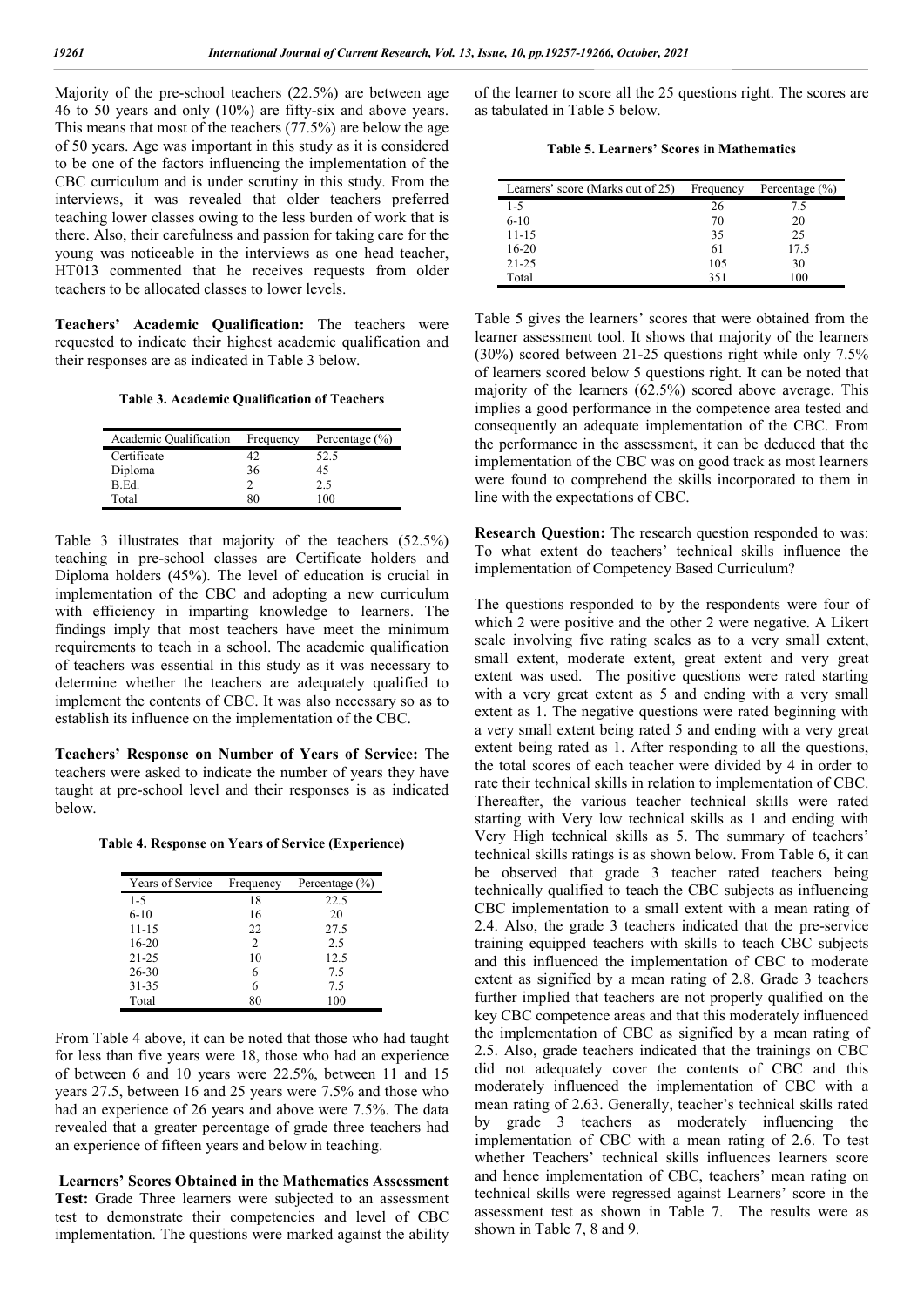| Aspect of Teacher Technical Skills                           |               |      |      | 3    | 4    |    |     | MR   |
|--------------------------------------------------------------|---------------|------|------|------|------|----|-----|------|
| Teachers are technically equipped to teach the CBC subjects. | F             | 24   | 22   | 20   | 6    | 8  | 80  | 2.4  |
|                                                              | $\%$          | 30   | 27.5 | 25   | 7.5  | 10 | 100 |      |
|                                                              | <b>SC</b>     | 24   | 44   | 60   | 24   | 40 | 192 |      |
| The pre-service training competence                          | F             | 12   | 22   | 28   | 6    | 12 | 40  | 2.8  |
|                                                              | $\%$          | 15   | 27.5 | 35   | 7.5  | 15 | 100 |      |
|                                                              | <b>SC</b>     | 12   | 44   | 84   | 24   | 60 | 224 |      |
| Pedagogical skills on qualified on the key CBC competence    | F             | 30   | 10   | 18   | 14   | 8  | 80  | 2.5  |
| areas.                                                       | $\%$          | 37.5 | 7.5  | 22.5 | 17.5 | 10 | 100 |      |
|                                                              | <b>SC</b>     | 30   | 20   | 54   | 56   | 40 | 90  |      |
| The contents of CBC coverage during training.                | F             | 26   | 12   | 14   | 22   | 6  | 80  | 2.63 |
|                                                              | $\frac{0}{0}$ | 32.5 | 15   | 17.5 | 27.5 | 15 | 100 |      |
|                                                              | SC            | 26   | 24   | 42   | 88   | 30 | 190 |      |
| Overall Mean Rating                                          |               |      |      |      |      |    |     | 2.6  |

#### **Table 6. Frequency Distribution of Teacher's Response on Technical Skills**

KEY: F=Frequency; MR=Mean Rating; %=Percentage; S=Score CBC – Competency Based Curriculum

Mean Ratings interpretation: 1.00 - 1.44 = Very small extent 1.45 – 2.44 = Small extent 2.45 – 3.44 = Moderate extent 3.45 – 4.44 = Great extent  $4.45 - 5.00 = \text{Very great extent}$ 

### **Table 7. Regression Model Showing the Influence of Teacher Technical Skills on CBC Implementation**

| Model | Std. Error of<br>Adjusted R<br>R Square<br>17 |      |        |              | Change Statistics  |          |     |     |               |
|-------|-----------------------------------------------|------|--------|--------------|--------------------|----------|-----|-----|---------------|
|       |                                               |      | Square | the Estimate | R Square<br>Change | F Change | dfl | df2 | Sig. F Change |
|       | .383                                          | .147 | .124   | 5.819        | .147               | 6.523    |     |     | .015          |

Predictors: (Constant) Teacher Technical Skills

**Table 8. ANOVA showing the Influence of Teacher Technical Skills on Competence Based Curriculum Implementation**

| Model |            | Sum of Squares | df | Mean Square |       | Sig. |  |
|-------|------------|----------------|----|-------------|-------|------|--|
|       | Regression | 220.837        |    | 220.837     | 5.523 | .015 |  |
|       | Residual   | 1286.538       | 78 | 33.856      |       |      |  |
|       | Total      | 507.375        | 70 |             |       |      |  |

a.Dependent Variable : Kenya Early Years Assessment scores b.Predictors (Constant): Teacher Technical Skills

**Table 9. Linear Regression Analysis for Teacher Technical Skills and Implementation of Competence Based Curriculum**

| Model |                                                                  |       | Unstandardized Coefficients | Standardized Coefficients |       | Sig. |
|-------|------------------------------------------------------------------|-------|-----------------------------|---------------------------|-------|------|
|       |                                                                  |       | Std. Error                  | Beta                      |       |      |
|       | (Constant)                                                       | 8.762 | 2.473                       |                           | 3.542 | .001 |
|       | Teacher Technical skills                                         | 2.272 | .889                        | .383                      | 2.554 | .015 |
|       | $\sim$ Denombert Venette (Venue Eenly Vernetteren and experiment |       |                             |                           |       |      |

a.Dependent Variable : Kenya Early Years Assessment scores

b. Regression Equation  $Y = \beta_0 + \beta_1 X_1$ 

From Table 7, it can be noted that teacher's technical skills accounted for 12.4% of the variation in Learners scores as signified by the Adjusted  $R^2$  coefficient of .124. This means that the other 87.6% was due to other factors which were not the subject of this study. This means that when a teacher has more technical skills then there can be a variation which is positive in the learners' competence in the subject the teacher is teaching hence successful implementation of Competency Based Curriculum. The results also indicate that teacher technical skills significantly influenced implementation of CBC since the p-value was  $\leq 0.05$ , that is, it was significant at 0.015 and thus there was strong evidence to conclude that teacher perceptions and Competency Based Curriculum implementation are correlated. This also implied that teacher perceptions are a determinant of CBC implementation. In order to confirm whether teacher technical skills were significant predictors of Competence Based Curriculum implementation ANOVA was computed as shown in Table 8. From Table 8, it can be observed that teacher technical skills were significant predictors of Competence Based Curriculum implementation  $(F (1, 78) = 6.523, P < 0.05)$ . This means that teacher technical skills can be relied upon to explain the implementation of

Competence Based Curriculum in schools. Indeed without teacher technical skills the curriculum cannot be implemented at all. This is an indicator that real Competence Based Curriculum is being implemented. In order to establish the actual influence of teacher technical skills on Competence Based Curriculum implementation, linear regression analysis was computed and the results were as shown in Table 9. From Table 9, it can be observed that teacher technical skills had an influence on implementation of Competence Based Curriculum such that for every one unit increase in teacher technical skills, implementation of Competence Based Curriculum improved by 2.272 units Regression Equation  $Y = \beta_0 + \beta_1 X_1$  where X is the teacher's technical skills.

### **DISCUSSION**

Head teachers indicated that their teachers did attend the Competence Based Curriculum induction courses though they still had difficulties infusing some subjects and teachers were moderately competent to implement Competence Based Curriculum.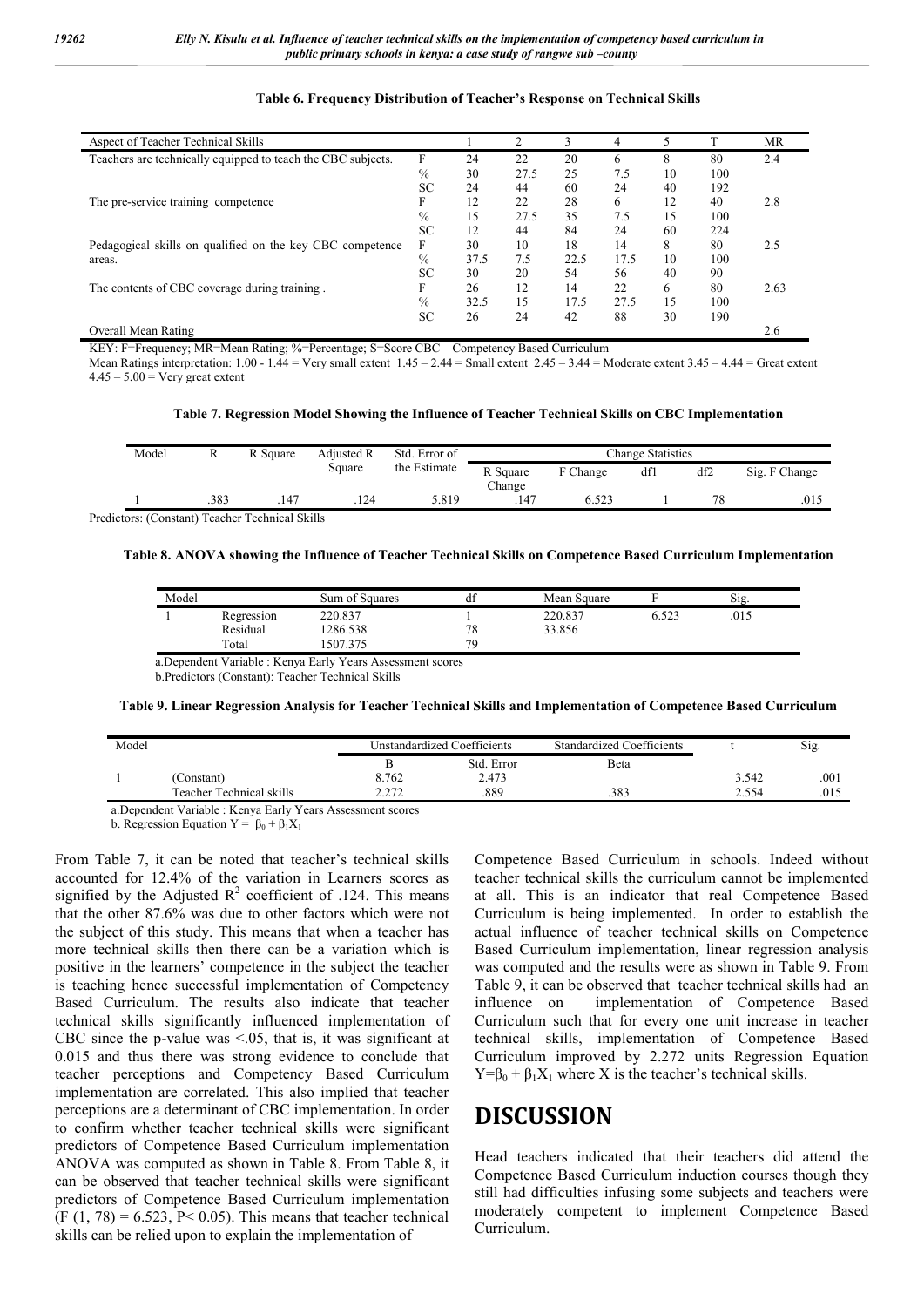A big challenge to teachers is the method of assessing learners which was new and not comprehensively explained. These findings concur with those of Manduku, Gichaba and Koech (2018) which revealed that the knowledge and skills of the preschool teachers made them to be more competent in using the relevant Instructional Resources. According to the study the technical skills of teachers are essential when they are to be involved in a new policy implementation. Also Okango (2012) while establishing educational challenges faced by children accompanying their mothers in Thika and Langata prisons revealed that 75% of the teachers teaching the young children either had inadequate or no professional training in Early Childhood Education as Master Plan of Education and Training 1992-2010 by Republic of Kenya (1998) shows. Teachers' academic and professional training are key ingredients in the implementation of curriculum.

Interview findings by head teachers and Curriculum Support Officers indicated that teacher who exhibited more technical skills in terms of attending in-service courses, seminars and workshops were at a better position in implementing CBC. For instance, curriculum support officer noted "Those teachers that did not attend CBC workshops should not be allowed to teach learners the contents of Competency Based Curriculum as they do not have the requisite technical skills. Head teachers also concurred with these finding as one head teacher asserted "For us to succeed as a school, I have to ensure that only teachers who have attended Competence Based Curriculum training are the ones handling my grade 1, 2, 3 and 4. This is because other teachers lack technical skills to infuse values and key competencies like critical thinking and problem solving in their lessons. I will by the end of next year shall have taken all my teachers for such trainings." The findings imply that the more a teacher is equipped with appropriate technical skills, the more effective and efficient it becomes to implement CBC. In this regard, in service trainings should be encouraged especially on the grounds of equipping teachers with skills relevant to Competency Based Curriculum such as Information Communication Technology, creativity and innovation in teaching.

## **CONCLUSION**

Teacher technical skills influenced implementation of competence based curriculum to a great extent. This is because Curriculum based curriculum by its nature is skill based and therefore the teachers were well endowed with skills though they had not been trained in the area but had the skills with the pre-service at teacher straining colleges besides in-service training.

## **RECOMMENDATIONS**

- Ministry of Education and the Teachers Service Commission in conjunction with headteachers of schools should make provision of equipping of teachers with more skills on competence based curriculum.
- Ministry of Education and the Teachers Service Commission in conjunction with headteachers of schools should make provision of training of teachers in the content areas and pedagogical skills for effective and efficient implementation of Competence Based Curriculum.
- Ministry of Education and the Teachers Service Commission in conjunction with headteachers of schools should make provision for teachers to develop positive attitude towards

implementation of Competence based curriculum as a major reform in curriculum development in Kenya.

### **REFERENCES**

- Abdullahi, A. O. (2019). *School Based Factors Influencing Implementation of Competency Based Curriculum in Public Preschools in Garissa Sub-County, Garissa County Kenya* (Doctoral dissertation, University of Nairobi).
- Adeyemi, B. A. (2008). Effects of Co-operative Learning and Problem-Solving Strategies on junior Secondary School Students' Achievement in Social Studies.
- Alazzam, A. O., Bakar, A. R., Hamzah, R., & Asimiran, S. (2012). Effects of *Demographic* Characteristics, Educational Background, and Supporting Factors on ICT Readiness of Technical and Vocational Teachers in Malaysia. *International Education Studies*, *5*(6), 229-243
- Balanskat, A., Blamire, R. & Kefala, S. (2006). "*The ICT impact report, a review of studies of ICT impact on schools in Europe"*. European School net in the framework of the European Commission's ICT cluster. Available from: http://www.aefeurope.be/documents/RAPP\_doc254\_en. Pdf. [8 Jan 2015].
- Barrick, R. K. (2017). Competence-based education in the United States. In *Competence- based Vocational and Professional Education* (pp. 255-272). Springer, Cham.
- Bhutta, Z. A., Chen, L., Cohen, J., Crisp, N., Evans, T., Fineberg, H., & Kelley, P. (2010). *Education of health professionals for the 21st century: a global independent Commission*. The Lancet, 375(9721): 1137-1138.
- Bingimlas, K.A. (2009). "Barriers to the successful integration of ICT in teaching and Learning environments", a review of the literature. *Eurasia Journal of Mathematics, Science & Technology Education* vol.5, 235-245.
- Bonanno, P. (2011, September). Developing an instrument to assess teachers' readiness for Technology- enhanced learning. In *2011 14th International Conference on Interactive Collaborative Learning* (pp. 438-443). IEEE.
- Browder, D. M., & Wilson, B. (2001). *Curriculum and assessment for students with moderate and severe disabilities*. Guilford Press.
- Brown, V. M. (2011). Perceptions of the Implementation of the Online Credit Recovery Dropout Prevention and Alternative Education Program. Odyssey Ware in Lee County Virginia Public Schools.
- Buchmann, M. (1984). The priority of knowledge and understanding in teaching. *Advances in teacher education*, Vol. 1, 29-50
- Burghes, D. N. (Ed.). (2012). *Enhancing primary Mathematics teaching and learning*. CfBT Education Trust.
- Burnham, P., Lutz, K. G., Grant, W.Z., & Layton-Henry, Z. (2008). *Research Methods in Politics*. Basingstoke: Palgrave Macmillan.
- Carron, A. V., Brawley, L. R., Eys, M. A., Bray, S., Dorsch, K., Estabrooks, P. & Paskevich, D. (2003). *Do individual perceptions of group cohesion reflect shared beliefs?* An empirical analysis. Small group research, 34(4), 468-496.
- Chu, S. K. W., Reynolds, R. B., Tavares, N. J., Notari, M., & Lee, C. W. Y. (2017). 21st Century skills development through inquiry-based learning. *Singapore: Springer Singapore. doi: https://doi. Org/10*, *1007*, 978-981.
- Creswell, J. W., Clark, V. L. P., Gutmann, M. L., & Hanson, W. (2009). E.(2003). Research Design: Qualitative, Quantitative, and Mixed Methods Approaches. *Handbook*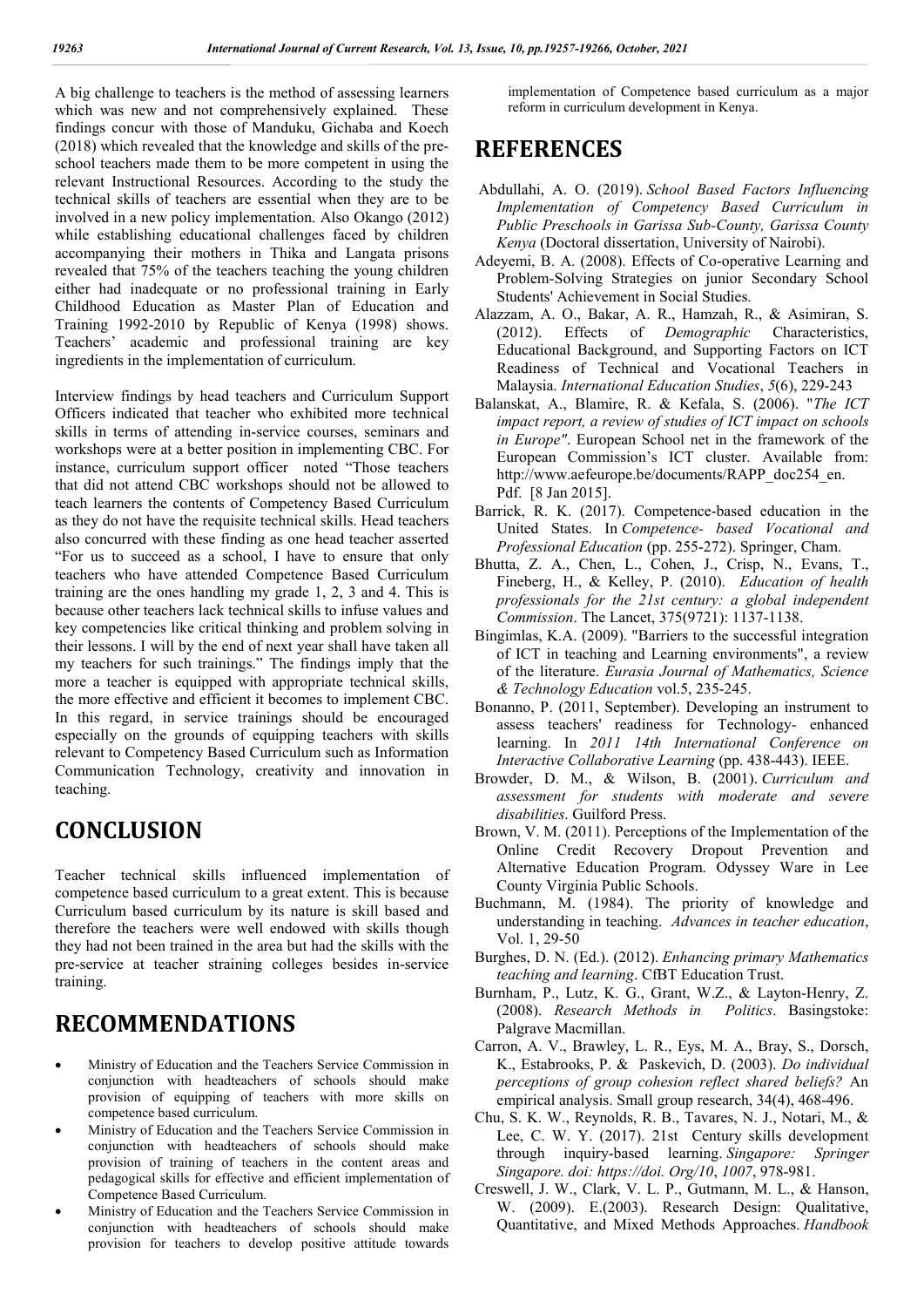*of mixed methods in social & behavioral research*, 209- 240.

- Daily Nation, (Sept 22, 2017). F*ree day School to start in January 2018' Nairobi*: Nation Media group.
- Daily Nation. September 28, 2017, *Schools face funds crisis over late cash* 'Nairobi, Nation Media group.
- Darling-Hammond, L. (2000). New standards and old inequalities: School reform and the Education of African American students. *Journal of Negro Education*, 263-287.
- Darling-Hammond, L. (2000). New standards and old inequalities: School reform and the education of African American students. *Journal of Negro Education*, 263-287.
- Dewey, J. (1938). *Unity of science as a social problem*. Chicago: University of Chicago Press. *ECDE School Curriculum Reform in Kenya*. Ministry of Education
- Eggen, P., & Kauchak, D. (2001). *Strategies for teachers*: Teaching content and thinking skills (6th Ed.). Englewood Cliffs, N.J.: Prentice-Hall,
- Ferguson, R. F., & Hellen, F. L. (1996). *How and why money: An Analysis of Alabama Schools.* Ladd, Hellen F. Holding schools Accountable; performance based Reform in Education.
- Fernandez, M. C. (2017). Teachers' Perceptions on Preparedness and Supports to Implement The English Language Arts Common Core State Standards.
- Frenk, J., Chen, L., Bhutta, Z. A., Cohen, J., Crisp, N., Evans, T., & Kistnasamy, B. (2010). Health professionals for a new century: transforming education to strengthen health systems in an interdependent world. *The lancet*, *376*(9756), 1923-1958.
- Fullan, M. (2007). *The new meaning of educational change*. Routledge.
- Gakuu, C. M. (2006). Analysis of the factors and attitudes that influence lecturer's readiness to adopt distance education and the use of ICT in teaching: The case of the University of Nairobi (Doctoral dissertation).
- Gillwald, A., Moyo, M., & Stork, C. (2012). *Understanding what is happening in ICT in South Africa: A supply-and demand side analysis of the ICT sector*. (Research ICT Africa policy paper 7, 2012). Canada: International Development Research Centre.
- Haki Elimu, (2008).*What is Quality Education?* A research Report on citizen Perspectives And children's Basic skill. Haki Elimu.
- Hanyok, L., Brandt, L., Christmas, C., Hellmann, D., Rand, C., Ratanawongsa, N. & Ziegelstein, R. (2012). *The Johns Hopkins Aliki Initiative: a patient-centered curriculum for internal medicine residents.* Med Ed PORTAL Publications, 8, 9098.
- Harris, D. N., & Sass, T. R. (2011). Teacher training, teacher quality and student Achievement. *Journal of public economics,* 95(7-8), 798-812.
- Hawes, H. W. R., & Hawes, H. (1979). *Curriculum and reality in African primary schools*. Longman Publishing Group.
- Henry, A., & Apelgren, B. M. (2008). Young learners and multilingualism: A study of learner attitudes before and after the introduction of a second foreign language to the curriculum. *System*, *36*(4), 607-623.
- Inan, F. A., & Lowther, D. L. (2010). Factors affecting technology integration in K-12 Classrooms: A path model. *Educational technology research and development*, *58*(2), 137-154.
- Inan, F. A., & Lowther, D. L. (2010). Laptops in the K-12 classrooms: Exploring factors impacting instructional use. *Computers and Education*, *55*(3), 937-944.
- Jadama, L. M. (2014). Impact of subject matter knowledge of a teacher in teaching and Learning process. *Middle Eastern and African Journal of Educational Research*, 7(1).
- Jallow, S. S. (2011, April). Competency–based Curriculum: Teaching and Assessing Student Competences. In *UNESCOBREDA Dakar, Senegal. Prepared for the Pan African Conference on Teacher Education and Development (PACTED), Lome, Togo*.
- Kafyulilo, A. C., Rugambuka, I. B., & Moses, I. (2012). The implementation of competency Based teaching approaches in Tanzania: The case of pre-service teachers at Morogoro Teachers Training College. *Universal Journal of Education and General Studies*, 1(11), 339-347.
- Kaniuka, T. S. (2012). Toward an understanding of how teachers change during school Reform: Consideration for educational leadership and school improvement. *Journal of Educational Change,* 13(3), 327-346.
- Kaviti, L. (2018). *The New Curriculum of Education in Kenya: a Linguistic and Education Paradigm Shift*. University of Nairobi.
- Kenya Institute of Curriculum Development (2016). *Kenya Institute of Curriculum Development: Report on needs assessment for*
- Kenya Institute of Curriculum Development (2018). *Report on competency based curriculum activities presented to*: The National Steering Committee. Nairobi: Kenya Institute of Curriculum Development
- Kilgallon, P. A. (2006). The sustainment of early childhood teachers in the classroom.
- Kinuthia, W. (2009). Educational development in Kenya and the role of information and Communication technology*. International Journal of Education and development using ICT*, 5(2).
- Kira, E. S., & Komba, S. C. (2015). Integrating moral and ethical values in the general studies syllabus at advanced level secondary school in Tanzania: challenges and opportunities.
- Komba, C. S. & Mwandaji, M (2016) Reflections on the implementation of competence Based curriculum in Tanzanian secondary schools. *Journal of Education and Learning* 4 (2), 73-80.
- Komba, S. C., & Mwandanji, M. (2015). *Reflections on the Implementation of Competence Based Curriculum in Tanzanian secondary schools.*
- Kombo, D. K., & Tromp, D. L. (2006). *Proposal and thesis writing: An introduction*. Nairobi: Paulines Publications Africa, *5*, 814-30.
- Kombo, D. K., & Tromp, D. L. (2006). Proposal and thesis writing: An introduction. *Nairobi: Paulines Publications Africa*, *5*, 814-30.
- Koskei, B. K., & Chepchumba, E. (2020). Teachers 'competency as a Cornerstone on The Implementation of Competency-Based Curriculum in Kenya. A Case of Lower Primary Schools in Nakuru County.
- Koskei, J. R. (2013). Teachers' Awareness and Ability to Implement NACECE Curriculum In Uasin Gishu County, Kenya. *Journal of Emerging Trends in Educational Research and Policy Studies*, *4*(2), 399-406.
- Kothari, C.R. & Garg, G. (2014). *Research Methodology: Methods and Techniques*. New Delhi: New Age International Publishers.
- Levin, T., & Wadmany, R. (2008). Teachers' views on factors affecting effective integration of information technology in the classroom: Developmental scenery. *Journal of Technology and Teacher Education*, *16*(2), 233-263.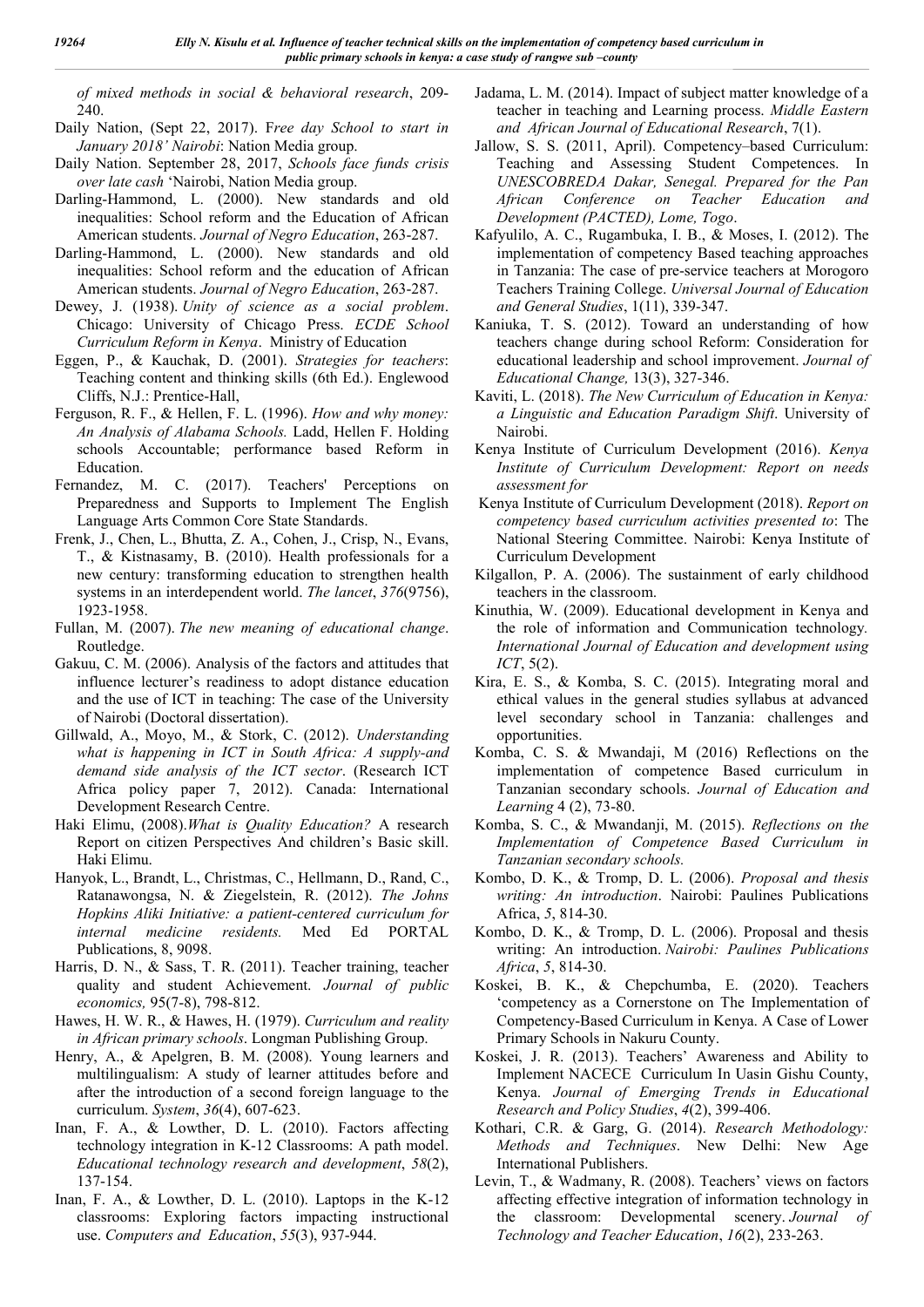- Lim, C.P., Chai, C. S., & Churchill, D. (2011). A framework for developing pre-service Teachers' competencies in using technologies to enhance teaching and learning. *Educational Media International,* 48(2), 69-83.
- Luhambati, S. (2013). "Change from Knowledge-based to Competency-based Curriculum Among Secondary School in Tanzania." Unpublished M.Ed. Dissertation. Ruaha University, Iringa.
- Maclellan, E. (2004). *Initial Knowledge States about Assessment: Novice Teachers' Conceptualizations.* Teaching and Teacher Education, *20*(5), 523-535.
- Magoma, C. (2011). Curriculum innovation in Kenya: A case of the introduction and Implementation of secondary school Integrated English in Nairobi County. (Unpublished) Ph.D. thesis. Kenyatta University, Nairobi.
- Makuna, T. E. (20013). *Integration of indigenous and scientific technology in disaster Reduction education in Kenya:* A Framework for Sustainable Development. Proceedings of the International Conference on Education, 2013.
- Makunja, G. (2016). Challenges facing teachers in implementing competence-based Curriculum in Tanzania: The case of community secondary schools in Morogoro Municipality. *International Journal of Education and Social Science, 3(5), 30-37*.
- Malone, K., & Supri, S. (2012). A critical time for medical education: the perils of competence-based reform of the curriculum. *Advances in health sciences education*, *17*(2), 241-246.
- Manduku, J., Gichaba, M. A., & Koech, M. (2017) *Challenges Facing In the Implementation of Early Childhood Development Education in Kericho Country, Kenya*.
- Matara, M. L. (2014). Teacher related factors affecting implementation of integrated English curriculum in public secondary schools in Ekerenyo Division Nyamira County, Kenya (Doctoral dissertation, University of Nairobi).
- McCOMBS, B. L. (2004). *The Learner-Centered Psychological Principles: A Framework For Balancing Academic*. Building academic success on social and emotional learning: What does the research say? 23.
- McDonald, S., Dowda, M., Colabianchi, N., Porter, D., Dishman, R. K., & Pate, R. R. (2015). *Perceptions of the neighborhood environment and children's afterschool moderate-to-vigorous physical activity*. Pediatric exercise science, *27*(2), 243-251.
- Mexico, G. F. (2000). Ministry of Public Education. (2011). Attention model of Special Education Services.
- Ministry of Education (2006). *Education strategic plan.*  Government Printers: Nairobi
- Mosha, H. (2012). The state and quality of education in Tanzania: A reflection. *Papers in Education and Development*, (31), 61-76.
- Mosha, H. J. (2012). Common core skills for lifelong learning and sustainable development in Africa: A case study of learning materials used to deliver knowledge and skills-or competency-based curricula in Tanzania. A paper presented at the Triennial on education and training in Africa, 12-17.
- Msuya, A. A. (2016). *Facilitators and Learners' Perceptions on the Implementation of Competence-Based Curricula in Adult Education Programmes in Tanzania* (Doctoral dissertation, The Open University of Tanzania).
- Mugenda, O.M. & Mugenda, A.G. (2003). *Research Methods: Quantitative and Qualitative Approaches.* Nairobi: Acts Press.
- Muhammad, A. D., & Rashid, A. D. (2011). Impact of teacher quality on academic achievement of students in secondary state in Punjub. *European Journal of Social Sciences*, *19*(1), 39-46.
- Mumtaz, S. (2000). "Factors affecting teachers' use of information and communications Technology teacher education technology". *Journal of Information Technology*, V.9 No.3: 319-342.
- Muneja, M. S. (2015). Secondary school teachers' implementation of the competency-based Curriculum in the Arusha Region, Tanzania (Doctoral dissertation, University of South Africa).
- Muraraneza, C., Mtshali, N. G., & Mukamana, D. (2017). Issues and challenges of curriculum reform to competency‐based curricula in Africa: A meta‐synthesis. Nursing & health sciences, 19(1), 5-12
- Mutoro, J. M. (2001). Factors affecting implementation of curriculum for learning impaired. A case study of Webuye schools for the Deaf, Bungoma District. Unpublished Med Thesis, University of Nairobi.
- Ndihokubwayo, K., & Habiyaremye, H. T. (2018). Why did Rwanda shift from knowledge to competence based curriculum? Syllabuses and textbooks point of view. *African Research Review*, *12*(3), 38-48
- Ndolo, D. O., Wach, M., Rüdelsheim, P., & Craig, W. (2018). A curriculum-based approach to teaching biosafety through eLearning. *Frontiers in bioengineering and biotechnology*, *6*, 42.
- Ng'asike, J. T. (2012). Teachers' use of play as medium for bridging preschool children's Mathematical experiences. A study of Kasarani Division, Nairobi, Kenya. (Unpublished MEd Thesis, Kenyatta University).
- Nikolov, R., Sholkova, E. & Kovatcheva, E. (2014). *Competence-Based Framework for Curriculum Development.* Sofia: Za bukvite. PICTET Tempus.
- Njeru, P. G., & Itegi, F. M. *Competence Based Curriculum Policy: Monitoring The Implementation of Digital Literacy in Grade 1, 2 and 3 in Public Primary Schools in Tharaka Nithi County Kenya*.
- Njue, D. K. (2013). Factors influencing the implementation of Child-Friendly School Programme in public primary schools in Kikuyu District, Kiambu County, Kenya*.* Unpublished M. Ed project, University of Nairobi.
- Odiembo, E. J. A., & Simatwa, E. M. W. (2014). The relationship between secondary school mathematics teacher age, gender and student's academic achievement in mathematics in Kenya: A case study of Muhoroni Sub County. *Educational Research*, *5*(7), 225-240.
- Okango, H. A. (2012). *Educational challenges of children living with their imprisoned Mothers in Kenya: A case of Thika and Langata Women's prison, Kenya*. Doctoral dissertation, University of Nairobi, Kenya.
- Ondimu, S. M. (2018). *Teachers' Preparedness for Implementation of the Competency Based Curriculum in Private Pre-schools in Dagoretti North Sub-county, Nairobi City County* (Doctoral dissertation, University of Nairobi).
- Orodho, A. J. (2004). *Elements of education and social science. Research Methods*. Nairobi: Masola Publishers.
- Özbe, S. (2012). An Investigation on The Relationships Among Burnout Levels of Preschool Teacher Trainees, Certain Variables and Social Support. *International Journal of academic research*, 4(1).
- Paulo, A., & es Salaam, D. (2014). Pre-service teachers' preparedness to implement Competence-based curriculum